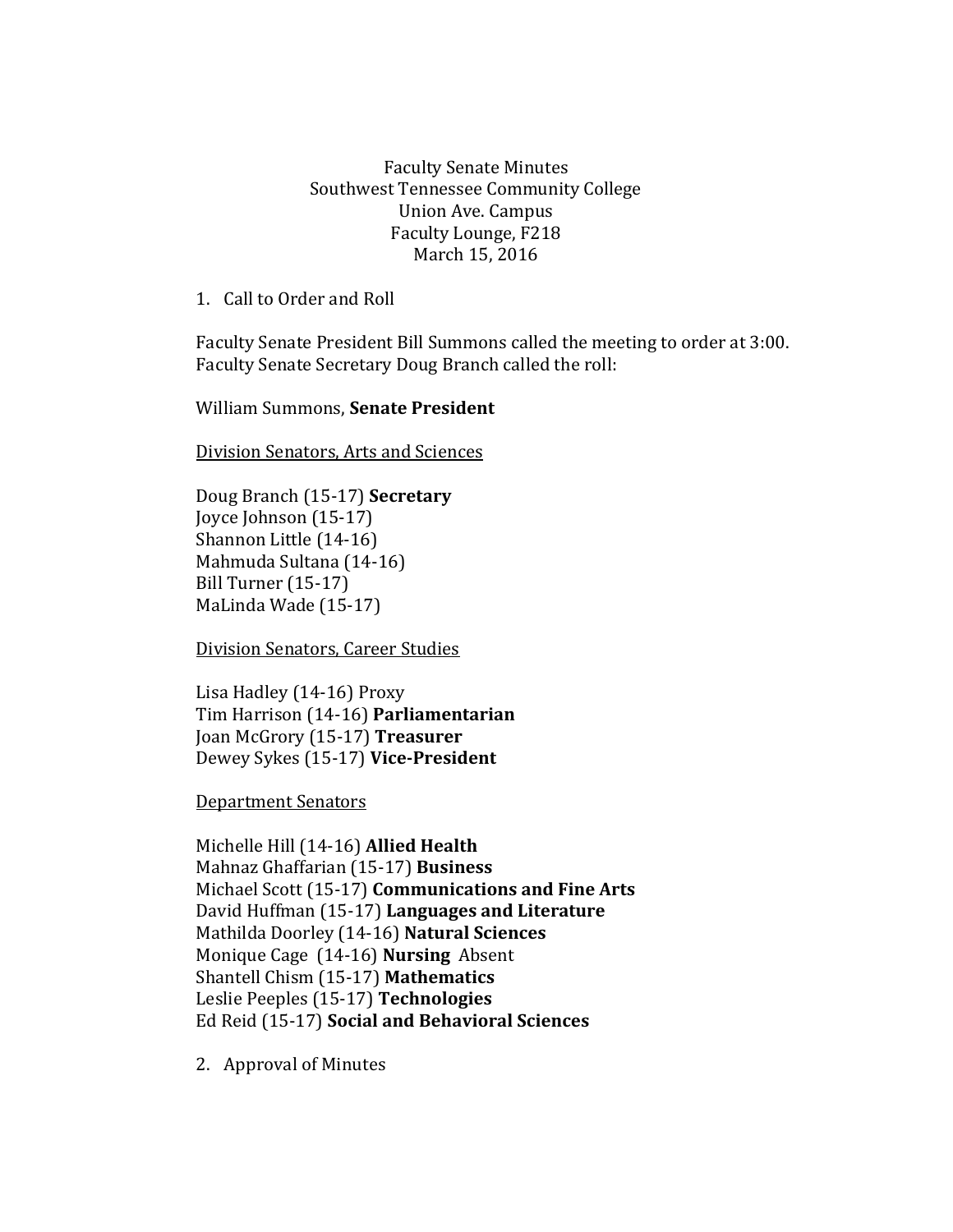The body approved the minutes from the February, 2016 Faculty Senate meeting. Secretary Doug Branch will ask that those minutes be posted to the Faculty Senate website.

- 3. Reports from Senate officers and Senate committees
- A. Bill Summons, Faculty Senate President, reported what he knows about possible faculty pay raises. Bill said that his report came from information he learned at a recent Faculty Subcouncil meeting.

The state has a large budget surplus. The plan, approved by the Faculty Senate last year, to give pay raises according to a system whereby people currently being paid far below average for their jobs would receive substantial raises before people currently being paid in the average range, is still in effect. Bill wondered if we would like to propose rescinding that plan and ask for across the board raises instead.

A consensus arose: senators should speak to faculty to get a sense of the faculty's preference, and a decision about the senate recommendation would be made in April. In April, Lisa Hadley will lead this discussion.

## BREAK

We briefly suspended officer and committee reports so that we could meet and have a discussion with Steven Massie, the college's new Director of Human Resources. Steven asked the Senate for input on a new strategic plan he is creating for Human Resources, and he noted that he would need to know, soon, what course of action the Senate was planning to recommend regarding faculty pay raises. Steven, noting that this was a period of big change for Human Resources, outlined a few priorities, such as reducing the amount of time it takes for people to be hired and increasing the college's investment in faculty and leadership development.

Questions and problems about which senators wished to make Steven aware arose on several fronts:

- a. Lack of easily found organizational charts.
- b. Adjunct faculty needing to be paid more often, an issue on which Steven said he would plan to work with the new Vice President for Academic Services.
- c. Too much lost paperwork involving HR functions. Steven said he plans to work with IT to make much more of the paperwork electronic.
- d. A policy whereby, if an adjunct faculty member does not teach for a year, that person has to reapply because his or her credentials have been purged from the system. Steven wishes to look into this more closely.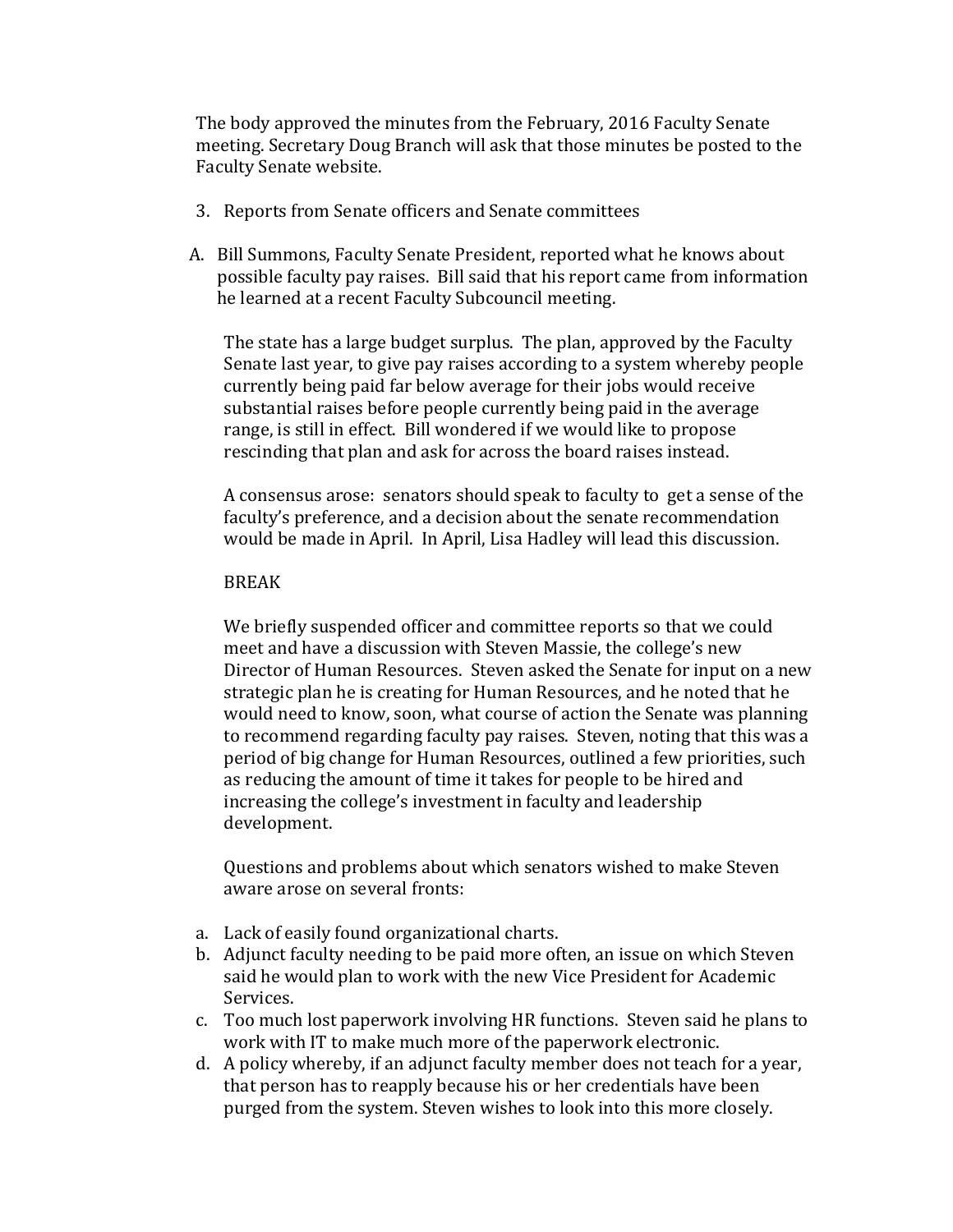(Bill Summons noted that we might be moving toward a system where TBR rather than individual institutions keeps credentials.)

- e. Concern that people move from emergency hires to permanent positions without those positions being properly posted. Steven said that this practice would change.
- f. Throughout his address and discussion, Steven repeatedly stressed the importance of HR and faculty forming a meaningful partnership.

At this point, Steven Massie left the meeting and officer and committee reports resumed.

- B. Marjorie Dernaika, reporting for the Faculty Welfare Committee, spoke about issues concerning parking on the Union Avenue campus. She noted that the Faculty Welfare committee would ask that the primary lot on that campus be returned to faculty / staff once the parking garage is built. Other recommendations were in a handout prepared by the committee; Bill Summons agreed to try to find out exactly where these recommendations should go.
- C. Mathilda Doorley, of the Faculty Awards Committee, spoke of new procedures for choosing faculty awardees. She noted that the new procedures are much streamlined. She also noted that the application date has been extended.
- 4. Old Business
- A. Doug Branch moved that, regarding setting location for future Faculty Senate meetings, we continue the pattern we have been using: September Macon/ October Union / November Macon/ February Macon/ March Union / April Macon. The motion passed.
- 5 New Business
- A. David Huffman, who represents the Faculty Welfare Committee, reported that he had been working with Campus Security people who wish to name campus streets and give parking lots division names (like A1, A2, etc.) This would enable people who need assistance to ask for it more efficiently, thereby increasing campus safety. The senate encouraged David to continue pursuing these discussions.
- 6 Adjournment